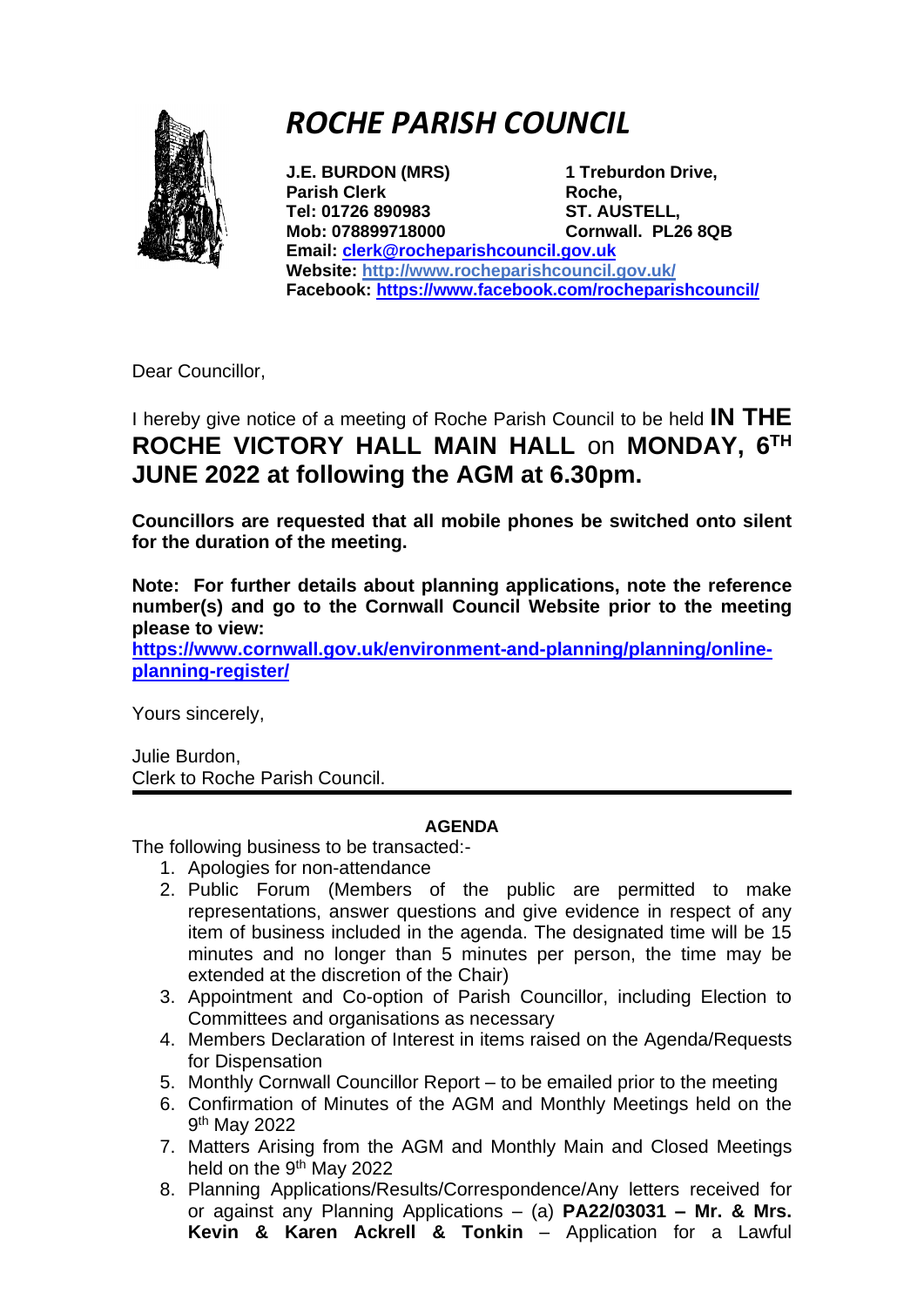Development Certificate for an Existing Use – Existing stables building and store building with concrete yard, Coldvreath Stables, Coldvreath Road, Coldvreath, Roche; (b) **For Information - PA22/00806/PREAPP – Robert & Maureen Haley** – Pre-application advice to build a pair of modest 3 bedroom properties instead of a single 4 bed dwelling previously approved under PA20/07819, Lelanta, Victoria, Roche; (c) **For Information – PA22/00866/PREAPP – Mr. & Mrs. Hawke** – Preapplication advise for proposed change of use and conversion of existing butchers shop and outbuildings (B2) to four residential dwellings (C3), 7 Fore Street, Roche; (d) **PA22/04821 – Mr. Ian Carter, Ian Carter Builders** – Non-material amendment (NMA1) in relation to Decision C2/08/00891 dated 11.11.2008 for change of materials to the rear elevation, footprint of building adjusted, minor adjustments to external wall to moved away from the pub boundary wall and minor adjustments to window and porch positions, Land North of The Rock Inn, Roche; (e) **PA22/04634 – Mr. Steven Tomlinson** – Construction of a new detached dwelling and garage on infill site with associated works, Land South Sest of Castle View, Cleers, Roche; (f) **PA22/04981 – Mr. J. Higman** – Proposed erection of a detached dwelling, improvements to the existing vehicular access and the installation of a septic tank, Land East of Tregoss Barn, Tregoss road, Roche; **Planning Results Received**:- (a) **PA22/02827 – Mr. Simon Horton** – Demolition of existing sunroom and construction of single storey extension to existing dwelling, Tregraille, 26 Tremodrett Road, Roche – **Approved**; (b) **PA22/00166/PRE – Mr. Nic Southcott** – Do I need planning permission to change existing storage/warehouse/factory space to office and storage space. Victoria Commercial Centre, Station Approach, Victoria, Roche – **Closed Advice Given**; (c) **PA21/05080 – Mr. Chris Ford** – Advertisement consent for a proposed Greggs sign to be affixed to existing Cornwall Services totem sign, Cornish Gateway Services, Victoria, Roche – **Approved**; **PA22/00283/PRE – Mark Edwards** – Request for new Tree Preservation Order(s) (TPO) for a mature beech tree, Land Opposite 1 Mayfield Drive, Roche – **Decided to make a TPO (TCA Apps); Planning Correspondence Received:-** None Received at the time of setting the Agenda.

- 9. Monthly Accounts for Approval, including monthly bank reconciliation and budget monitoring
- 10. Approval of Annual Accounts for the year ending  $31<sup>st</sup>$  March 2022 (copy emailed)
- 11.Approval of Section 1 of Annual Return Annual Governance Statement 2021/2022– (copy emailed)
- 12.Approval of Section 2 of Annual Return Accounting Statements 2021/2022 – (copy emailed)
- 13.Internal Auditors Report for the year ending 31st March 2022 (copy emailed)
- 14.Cemetery Matters (Including (a) Any applications for memorials or inscriptions; (b) Review Burial Regulations for approval with small amendments)
- 15.Minor Repairs/Works in the Parish that may arise
- 16.Playing Fields, Hardcourt Area, Skateboard Park
- 17.Roche Public Conveniences/Bus Shelters (Including Buzz Stops planting by Eden Project)
- 18.Footpath Signs/Matters
- 19.Duck Pond Update, if any
- 20.Youth Club for Roche Update, if any